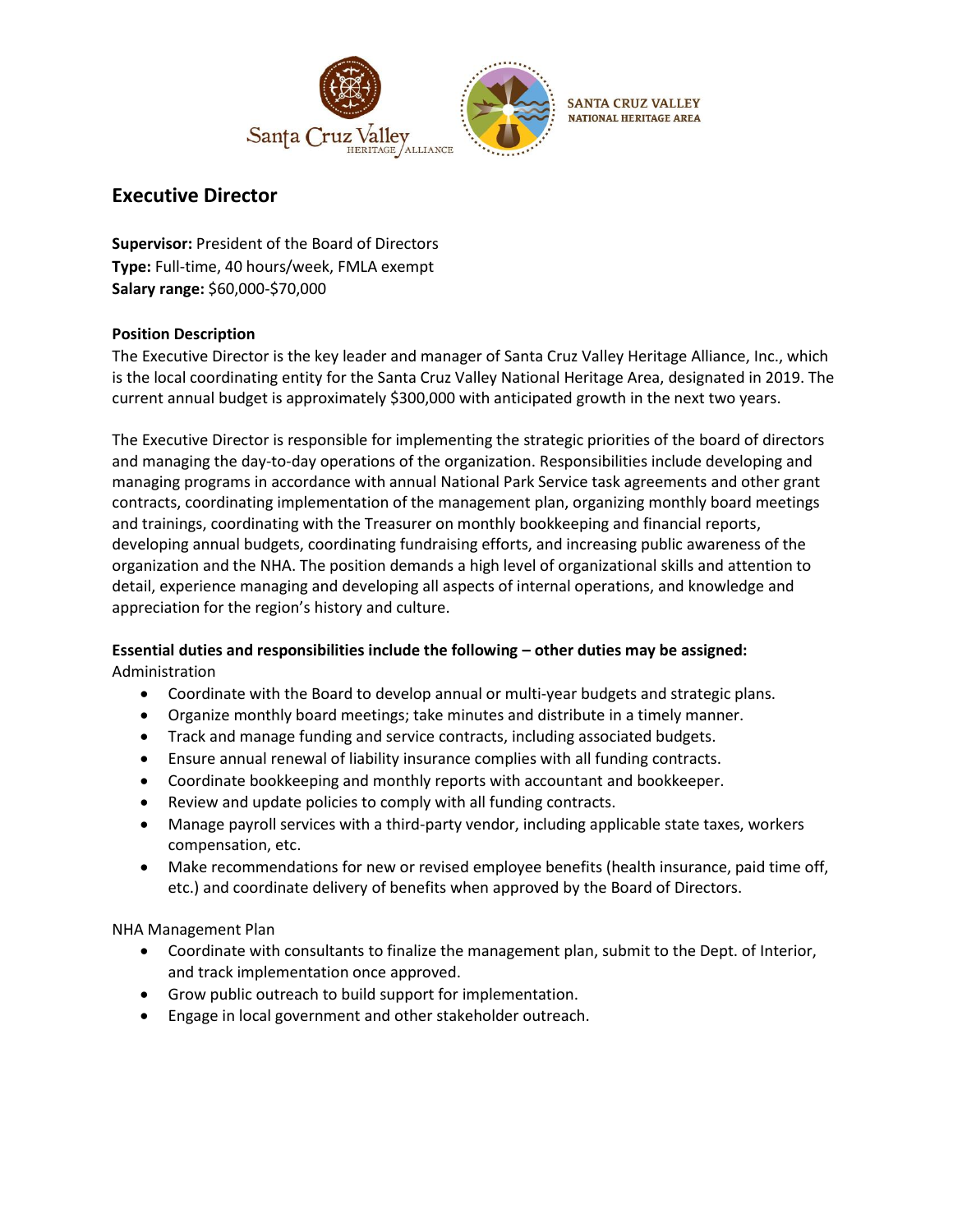### **Essential Duties (continued):**

Program Development

- Oversee implementation of programs and projects identified in the annual National Park Service task agreements.
- Manage program budgets in accordance with the National Park Service agreement.
- Develop and manage the Heritage Ambassador (volunteer) program.
- Identify new project opportunities with partners on an annual basis.

Marketing and Outreach

• Work with the Marketing & Outreach Coordinator to develop outreach programs and events to increase awareness of the Santa Cruz Valley National Heritage Area and its nationally distinctive themes, including but not limited to a monthly newsletter (digital or print), social media content, presentations to community partners, website content, etc.

Fundraising

- Create and manage a fundraising plan, including:
	- o Develop and implement an individual donor strategy.
	- o Solicitations, campaigns, fundraising events,
	- o Conduct corporate donor outreach.
	- o Research and apply for grants, including State, Tribal and foundations.

**Supervisory Responsibilities:** This position supervises the Marketing & Outreach Coordinator position and is responsible for setting performance plans and conducting evaluations, ensuring time sheets are tracked and reported for payroll processing. The Executive Director is responsible for expanding capacity and hiring/supervising additional staff as the budget permits.

## **Preferred Qualifications**

A four-year accredited college degree and 4+ years of relevant work experience (administrative,

fundraising, program development, community outreach and/or marketing)**.** An equivalent combination of education and experience may be accepted as a satisfactory substitute for the required education and experience listed above. Other preferred qualifications include:

- Strong leadership experience or non-profit management experience.
- The ability to guide the preparation and management of a complex budget, involving multiple streams of revenue.
- Past success in working with a board of directors.
- Strong marketing, public relations, and fundraising experience.
- Strong written and verbal communication skills.
- Ability to manage multiple, complex tasks.
- Strong organizational skills and attention to detail.
- Experience with MS Office basic computer programs (Word, Excel, PowerPoint, etc.).
- Commitment to the mission of the Santa Cruz Valley Heritage Alliance.
- Knowledge and respect for the region's natural, historic, and cultural resources.
- Professional demeanor.
- Bilingual in English and Spanish preferred, not required.